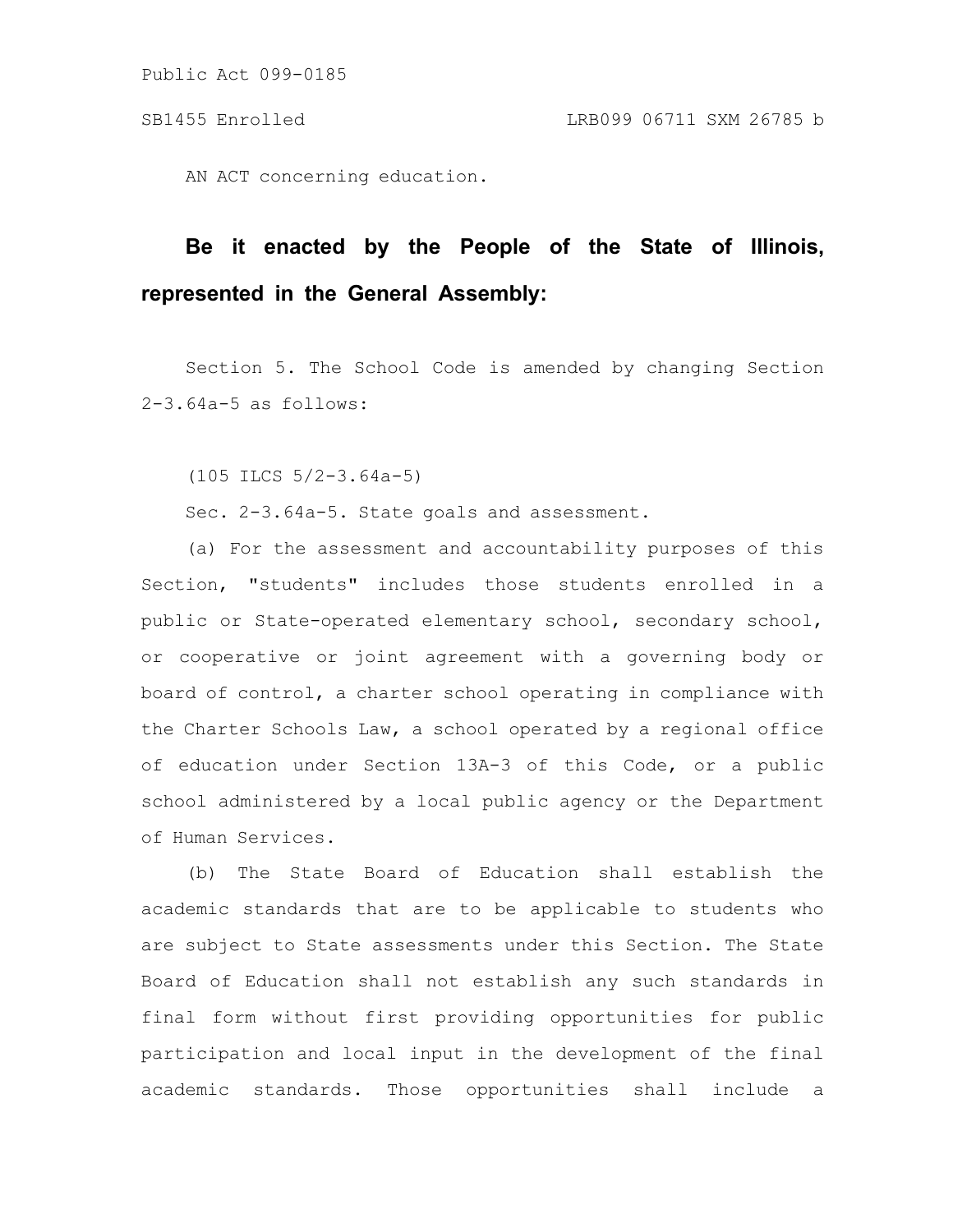well-publicized period of public comment and opportunities to file written comments.

(c) Beginning no later than the 2014-2015 school year, the State Board of Education shall annually assess all students enrolled in grades 3 through 8 in English language arts and mathematics.

Beginning no later than the 2017-2018 school year, the State Board of Education shall annually assess all students in science at one grade in grades 3 through 5, at one grade in grades 6 through 8, and at one grade in grades 9 through 12.

The State Board of Education shall annually assess schools that operate a secondary education program, as defined in Section 22-22 of this Code, in English language arts and mathematics. The State Board of Education shall administer no more than 3 assessments, per student, of English language arts and mathematics for students in a secondary education program. One of these assessments shall include a college and career ready determination that shall be accepted by this State's public institutions of higher education, as defined in the Board of Higher Education Act, for the purpose of student application or admissions consideration.

Students who are not assessed for college and career ready determinations may not receive a regular high school diploma unless the student is exempted from taking State assessments under subsection (d) of this Section because (i) the student's individualized educational program developed under Article 14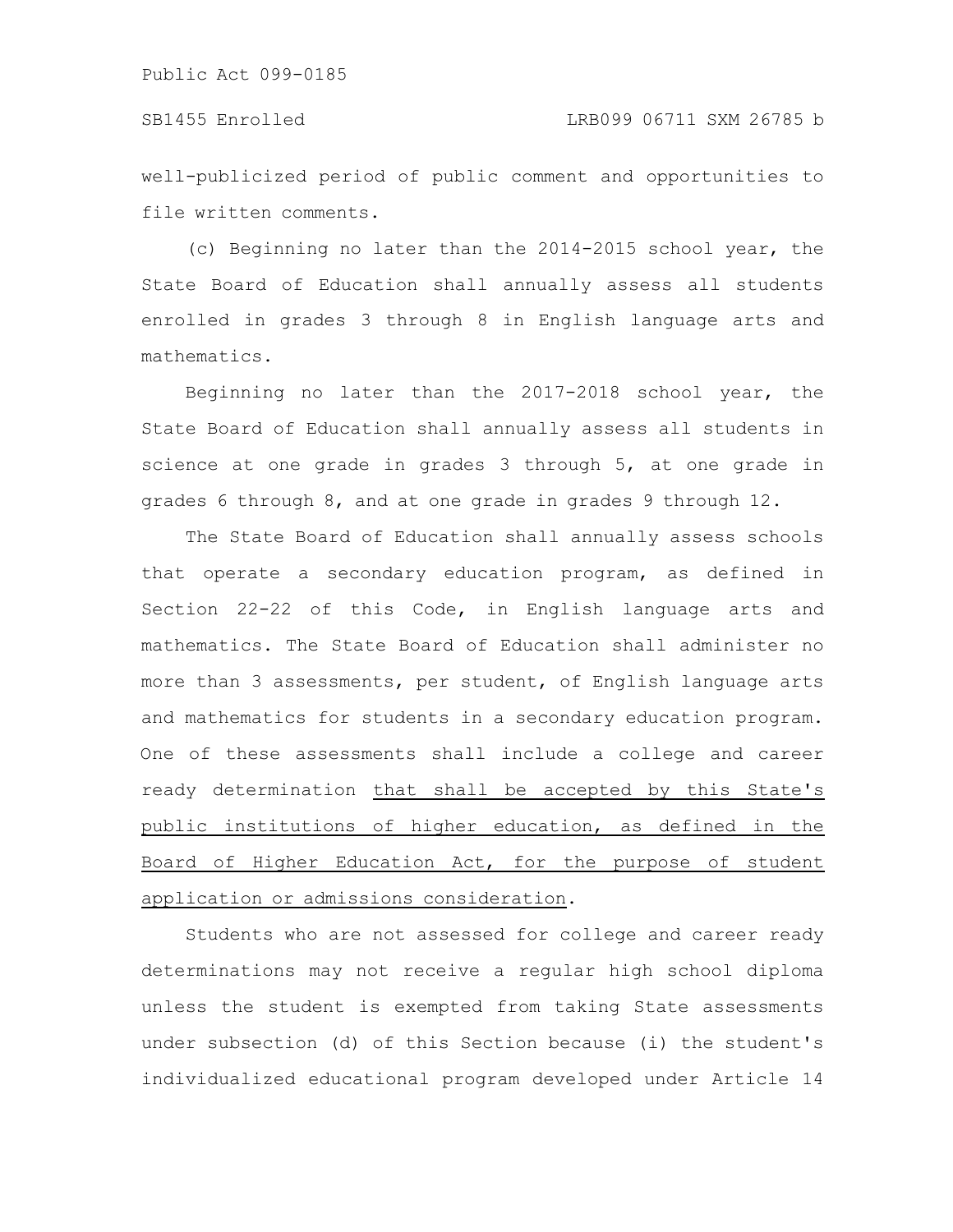## SB1455 Enrolled LRB099 06711 SXM 26785 b

of this Code identifies the State assessment as inappropriate for the student, (ii) the student is enrolled in a program of adult and continuing education, as defined in the Adult Education Act, (iii) the school district is not required to assess the individual student for purposes of accountability under federal No Child Left Behind Act of 2001 requirements, (iv) the student has been determined to be an English language learner, referred to in this Code as a student with limited English proficiency, and has been enrolled in schools in the United States for less than 12 months, or (v) the student is otherwise identified by the State Board of Education, through rules, as being exempt from the assessment.

The State Board of Education shall not assess students under this Section in subjects not required by this Section.

Districts shall inform their students of the timelines and procedures applicable to their participation in every yearly administration of the State assessments. The State Board of Education shall establish periods of time in each school year during which State assessments shall occur to meet the objectives of this Section.

(d) Every individualized educational program as described in Article 14 shall identify if the State assessment or components thereof are appropriate for the student. The State Board of Education shall develop rules governing the administration of an alternate assessment that may be available to students for whom participation in this State's regular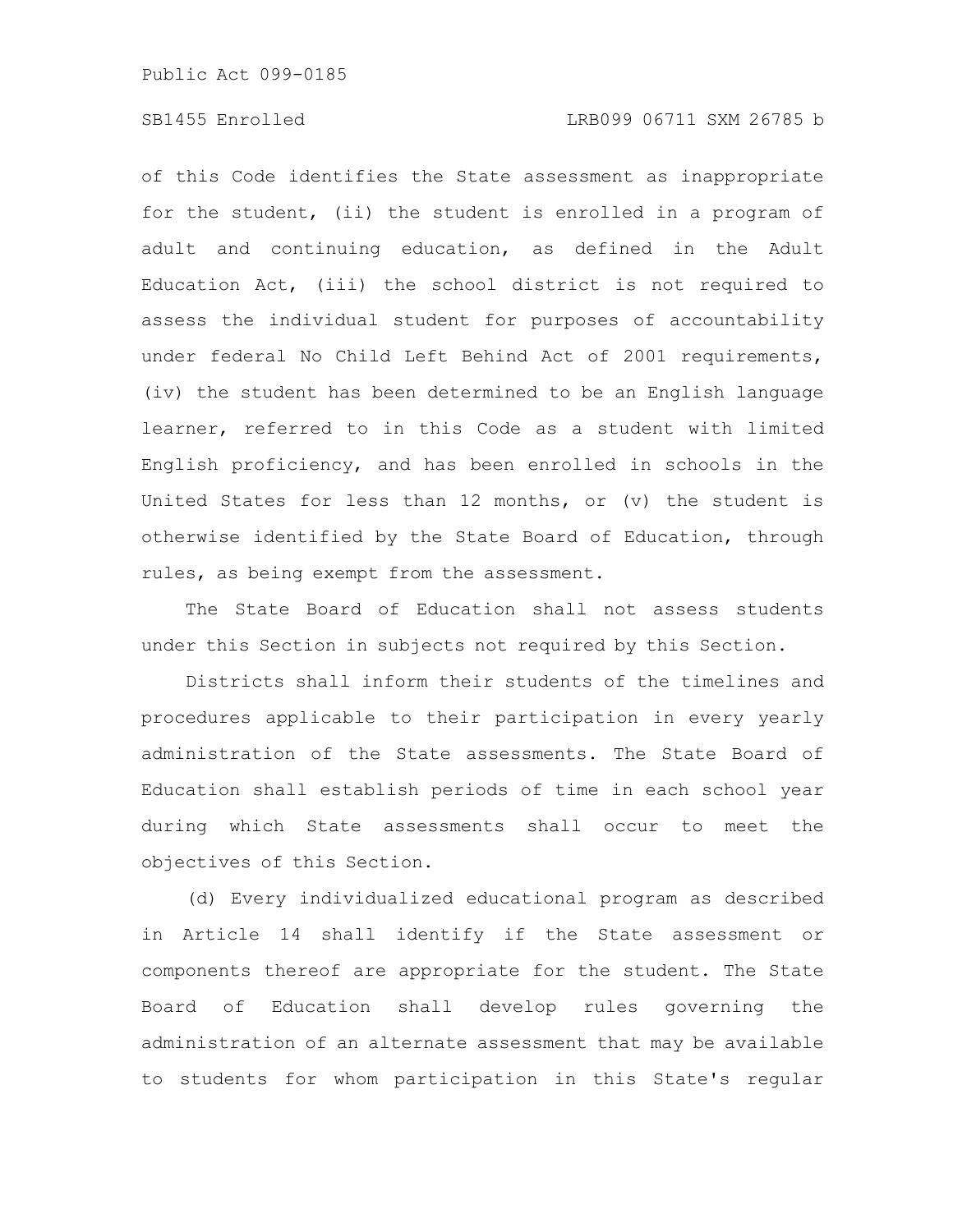assessments is not appropriate, even with accommodations as allowed under this Section.

Students receiving special education services whose individualized educational programs identify them as eligible for the alternative State assessments nevertheless shall have the option of taking this State's regular assessment that includes a college and career ready determination, which shall be administered in accordance with the eligible accommodations appropriate for meeting these students' respective needs.

All students determined to be an English language learner, referred to in this Code as a student with limited English proficiency, shall participate in the State assessments, excepting those students who have been enrolled in schools in the United States for less than 12 months. Such students may be exempted from participation in one annual administration of the English language arts assessment. Any student determined to be an English language learner, referred to in this Code as a student with limited English proficiency, shall receive appropriate assessment accommodations, including language supports, which shall be established by rule. Approved assessment accommodations must be provided until the student's English language skills develop to the extent that the student is no longer considered to be an English language learner, referred to in this Code as a student with limited English proficiency, as demonstrated through a State-identified English language proficiency assessment.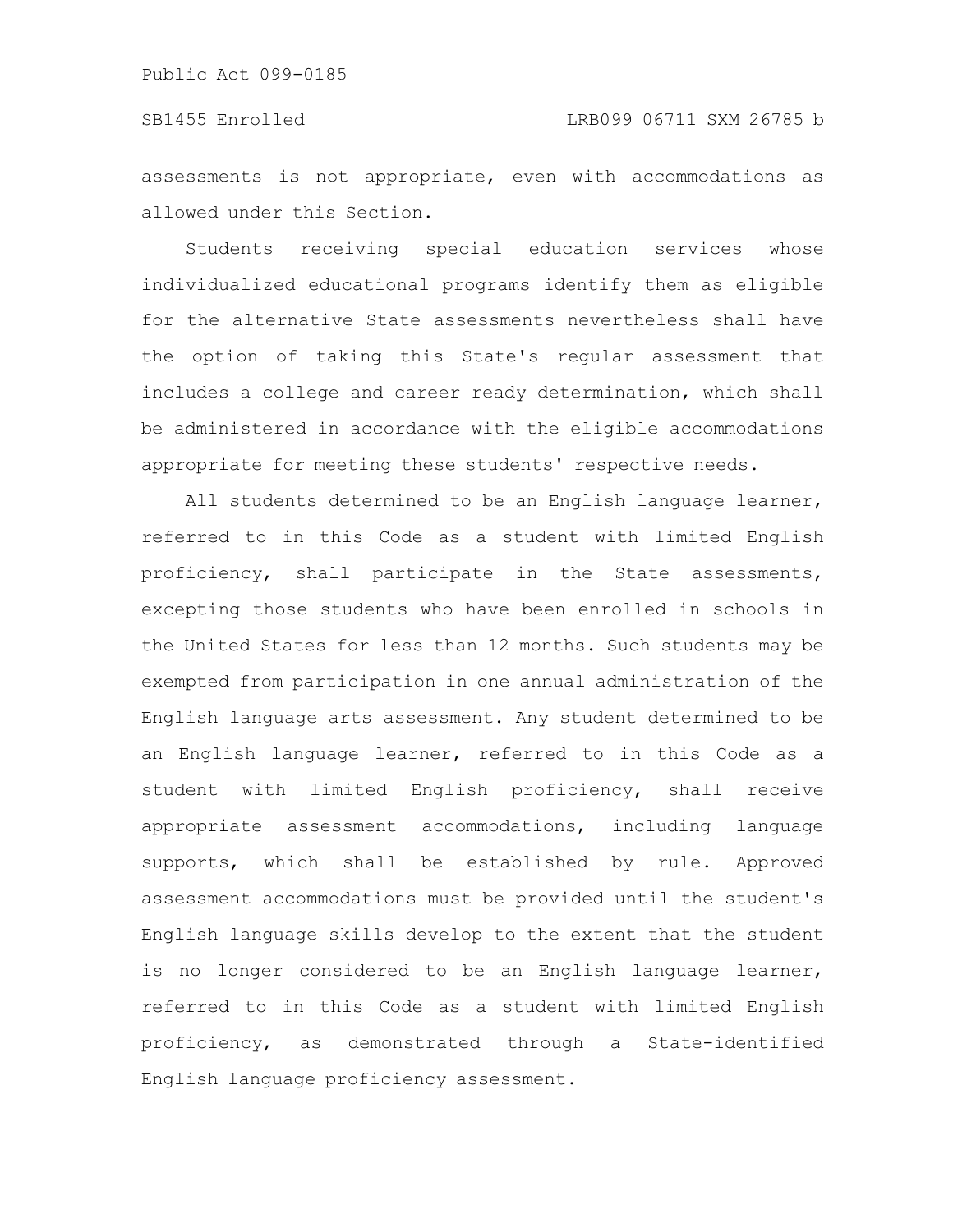(e) The results or scores of each assessment taken under this Section shall be made available to the parents of each student.

In each school year, the scores attained by a student on the State assessment that includes a college and career ready determination must be placed in the student's permanent record and must be entered on the student's transcript pursuant to rules that the State Board of Education shall adopt for that purpose in accordance with Section 3 of the Illinois School Student Records Act. In each school year, the scores attained by a student on the State assessments administered in grades 3 through 8 must be placed in the student's temporary record.

(f) All schools shall administer an academic assessment of English language proficiency in oral language (listening and speaking) and reading and writing skills to all children determined to be English language learners, referred to in Section 14C-3 of this Code as children with limited English-speaking ability.

(g) All schools in this State that are part of the sample drawn by the National Center for Education Statistics, in collaboration with their school districts and the State Board of Education, shall administer the biennial academic assessments under the National Assessment of Educational Progress carried out under Section 411(b)(2) of the federal National Education Statistics Act of 1994 (20 U.S.C. 9010) if the U.S. Secretary of Education pays the costs of administering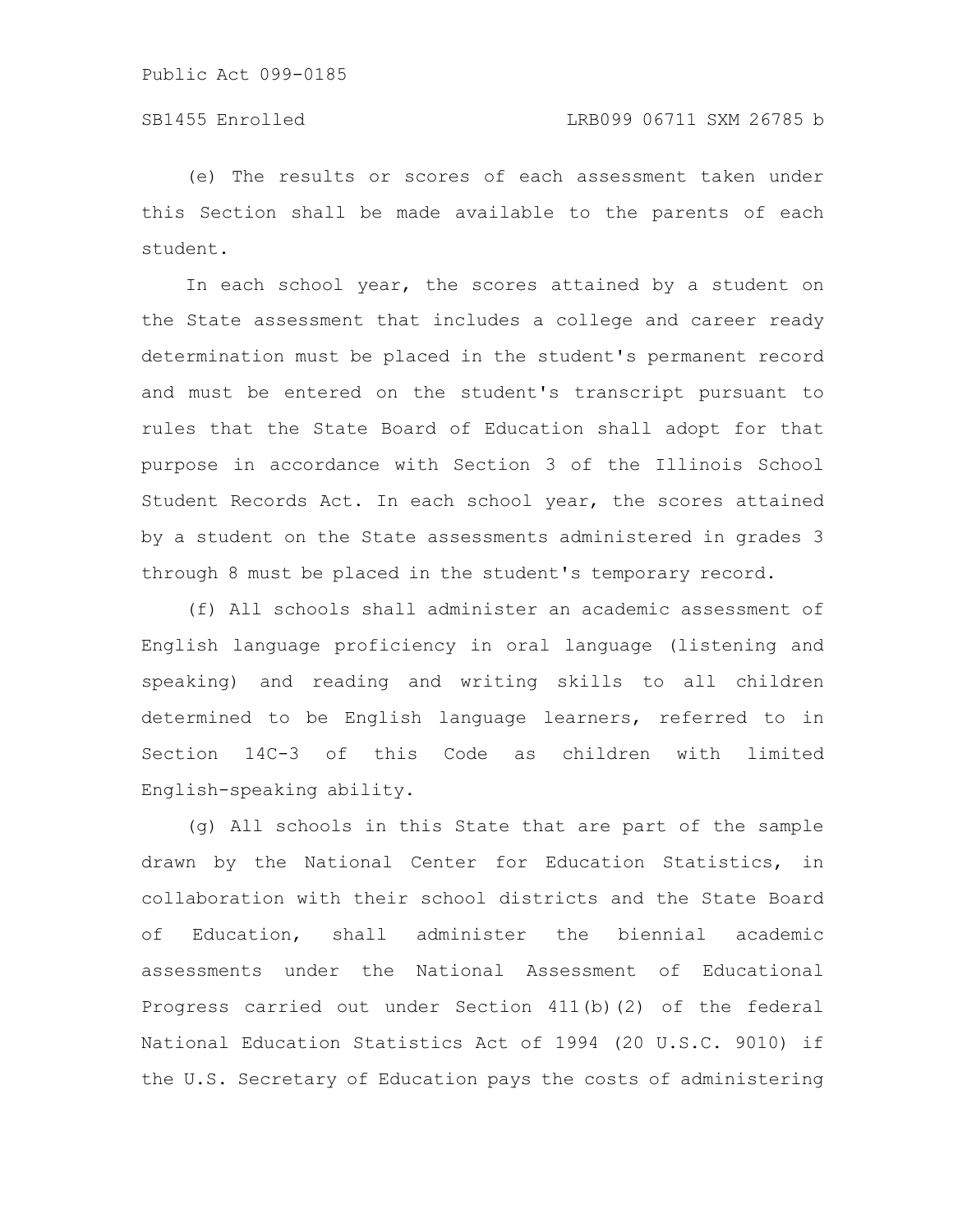### SB1455 Enrolled LRB099 06711 SXM 26785 b

the assessments.

(h) Subject to available funds to this State for the purpose of student assessment, the State Board of Education shall provide additional assessments and assessment resources that may be used by school districts for local assessment purposes. The State Board of Education shall annually distribute a listing of these additional resources.

(i) For the purposes of this subsection (i), "academically based assessments" means assessments consisting of questions and answers that are measurable and quantifiable to measure the knowledge, skills, and ability of students in the subject matters covered by the assessments. All assessments administered pursuant to this Section must be academically based assessments. The scoring of academically based assessments shall be reliable, valid, and fair and shall meet the guidelines for assessment development and use prescribed by the American Psychological Association, the National Council on Measurement in Education, and the American Educational Research Association.

The State Board of Education shall review the use of all assessment item types in order to ensure that they are valid and reliable indicators of student performance aligned to the learning standards being assessed and that the development, administration, and scoring of these item types are justifiable in terms of cost.

(j) The State Superintendent of Education shall appoint a